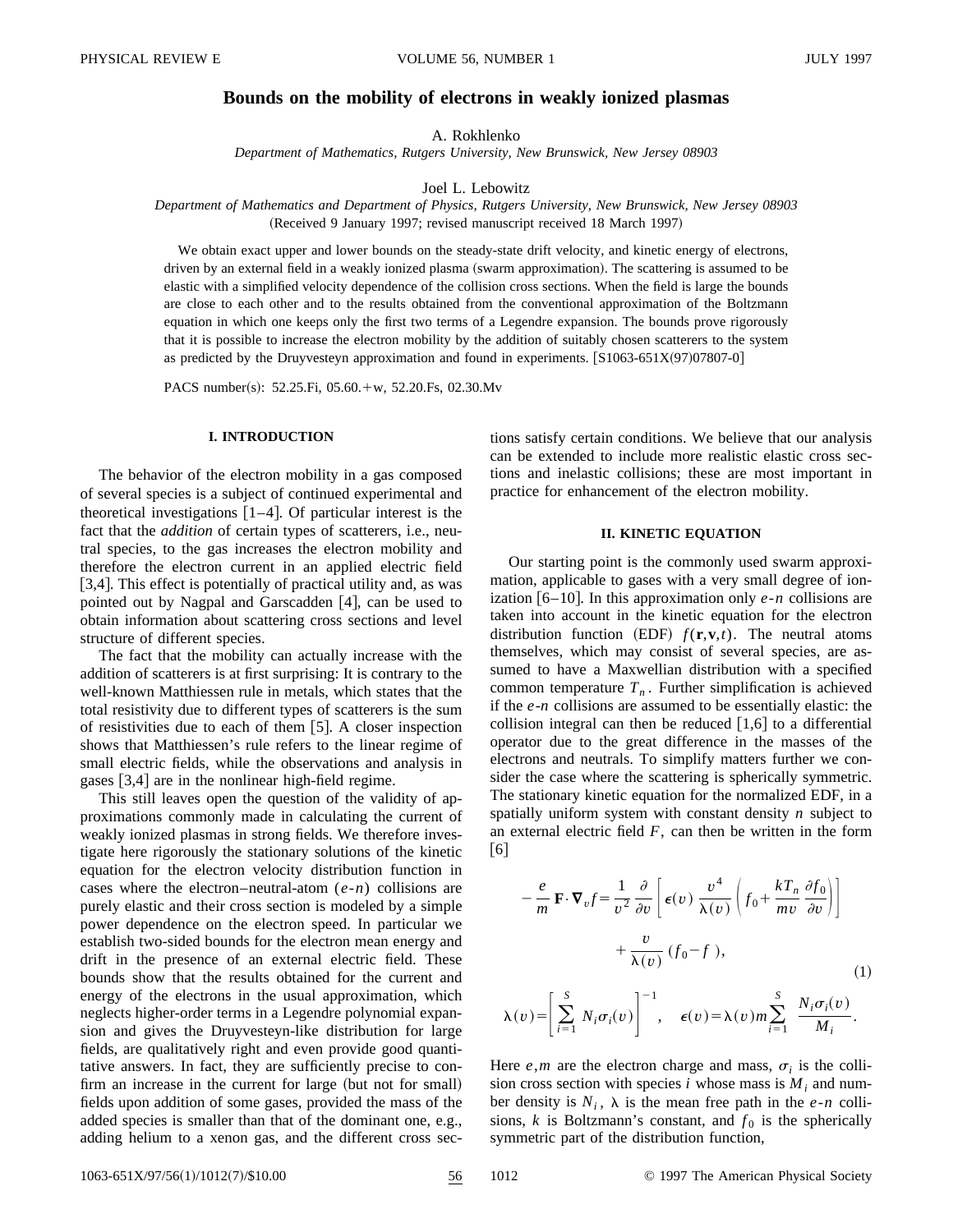$$
f_0(v) = \frac{1}{4\pi} \int f(\mathbf{v}) d\Omega.
$$

We note that  $\epsilon$  is a small parameter equal to the ratio of the electron mass to the mean mass of neutral scatterers  $\epsilon$ electron mass to the mean mass of neutr<br>  $=m\overline{M}^{-1}$ , where  $\overline{M}^{-1} = \sum M_i^{-1}N_i\sigma_i/\sum N_i\sigma_i$ .

#### **A. Velocity-independent cross sections**

We shall consider first the case where  $\sigma_i(v)$  is independent of *v* so  $\lambda$  = const and  $\epsilon$  = const. Taking the electric field parallel to the  $\zeta$  axis, Eq.  $(1)$  can be written in the dimensionless form

$$
-E\frac{\partial f}{\partial u_z} = \epsilon \frac{1}{u^2} \frac{\partial}{\partial u} \left[ u^4 \left( f_0 + \frac{T}{u} \frac{\partial f_0}{\partial u} \right) \right] + u(f_0 - f), \quad (2)
$$

where

$$
\mathbf{u} = \gamma \mathbf{v}, \quad u = \sqrt{u_x^2 + u_y^2 + u_z^2},
$$

$$
\gamma = \sqrt{\frac{m}{kT_0}}, \quad T = \frac{T_n}{T_0}, \quad E = \frac{e\lambda|\mathbf{F}|}{kT_0}
$$

with some fixed  $T_0$  specifying the units of the temperature. We normalize *f* so that

$$
\frac{1}{4\pi} \int f(\mathbf{u}) d^3 u = \int_0^\infty u^2 f_0 du = 1.
$$
 (3)

When  $E=0$  the stationary distribution is the Maxwellian with temperature *T*,

$$
f=f_0 = M(u) = \sqrt{\frac{2}{\pi T^3}} \exp\left(\frac{-u^2}{2T}\right);
$$
 (4)

 $M(u)$  is the unique solution of Eq. (2) for  $E=0$ ,  $\epsilon \neq 0$ . When  $E \neq 0$  the situation is more complicated. Only for *E* small compared to  $\epsilon$  can we expect the stationary EDF to be close to  $M(u)$ . But in the physically interesting regimes it is  $\epsilon$  that is small compared to *E*. On the other hand, if  $\epsilon \approx 0$  the collisions almost do not change the electron energy, so it is difficult for the electrons to get rid of the energy they acquire from the field. The limit  $\epsilon \rightarrow 0$  is therefore singular. In particular, there is no well-defined reference stationary state for  $\epsilon$ =0 about which to expand the solution of Eq. (2).

#### **B. Legendre expansion**

The usual method  $[8]$  of solving Eq.  $(2)$  is to expand  $f(\mathbf{u})$  in terms of the Legendre polynomials  $P_l$ ,

$$
f(\mathbf{u}) = \sum_{l=0}^{\infty} f_l(u) P_l(\cos \theta),
$$
\n(5)

$$
f_l(u) = \frac{2l+1}{4\pi} \int f(\mathbf{u}) P_l(\cos \theta) d\Omega_u,
$$

where  $\theta$  is the angle between **u** and the field **F**:  $\cos \theta$  $= u_z/u$ . Substituting Eq. (5) into Eq. (2) we obtain an infinite set of coupled ordinary differential equations for  $l \ge 0$ ,  $u \ge 0$ . These have the form

$$
-\frac{E}{3}\left(\frac{df_1}{du} + \frac{2}{u}f_1\right) = \epsilon \frac{1}{u^2}\frac{d}{du}\left[u^4\left(f_0 + \frac{T}{u}\frac{df_0}{du}\right)\right], \quad l=0
$$
\n(6)

and

$$
E\left[\frac{l}{2l-1}\left(\frac{df_{l-1}}{du} - \frac{l-1}{u}f_{l-1}\right) + \frac{l+1}{2l+3}\left(\frac{df_{l+1}}{du} + \frac{l+2}{u}f_{l+1}\right)\right] = uf_l, \quad l = 1, 2, ... \tag{7}
$$

Equation  $(6)$  can be integrated to give

$$
f_1 = -\frac{3\,\epsilon}{E} \, u^2 \bigg( f_0 + \frac{T}{u} \, \frac{df_0}{du} \bigg),\tag{8}
$$

where the arbitrary constant of integration was taken to be 0, using reasonable assumptions on the behavior of *f* as  $u \rightarrow 0$ and  $u \rightarrow \infty$ .

In the conventional  $[8-10]$  approximation scheme only two terms of expansion  $(5)$  are kept. This is equivalent to assuming  $f_l(v) \equiv 0$  for  $l \ge 2$ . One then adds to Eq. (8) one more differential equation, obtained from Eq.  $(7)$ , for  $l=1$ ,

$$
E\,\frac{df_0}{du} = uf_1.\tag{9a}
$$

Substituting Eq.  $(8)$  into Eq.  $(9)$  then yields an equation for  $f_0$ ,

$$
\left(1 + \frac{3\epsilon T}{E^2}u^2\right)\frac{df_0}{du} + \frac{3\epsilon}{E^2}u^3f_0 = 0,
$$
 (9b)

whose solution is

$$
f_0 = C \exp\left(-\int_0^u \frac{x^3 dx}{Tx^2 + E^2/3\epsilon}\right).
$$
 (9c)

This  $f_0$  becomes the Maxwellian  $M(u)$  [Eq. (4)] when E =0 and the Druyvesteyn [11] distribution  $f^D$  when  $T=0$ :

$$
f_0 = f^D = C \exp\left(-\frac{3\epsilon u^4}{4E^2}\right),
$$
  
\n
$$
C = \sqrt{2} \left(\frac{3\epsilon}{E^2}\right)^{3/4} / \Gamma\left(\frac{3}{4}\right),
$$
\n(10a)

where  $\Gamma$  is the Gamma function. Using Eqs. (9) and (10a) one can find  $f_1$ ,

$$
f_1 = -C \frac{3\epsilon u^2}{E} \exp\left(-\frac{3\epsilon u^4}{4E^2}\right).
$$
 (10b)

For  $T>0$ ,  $f_0$  in Eq. (9c) will always have a Maxwellian form for  $u \ge (E^2/T\epsilon)^{1/2}$ .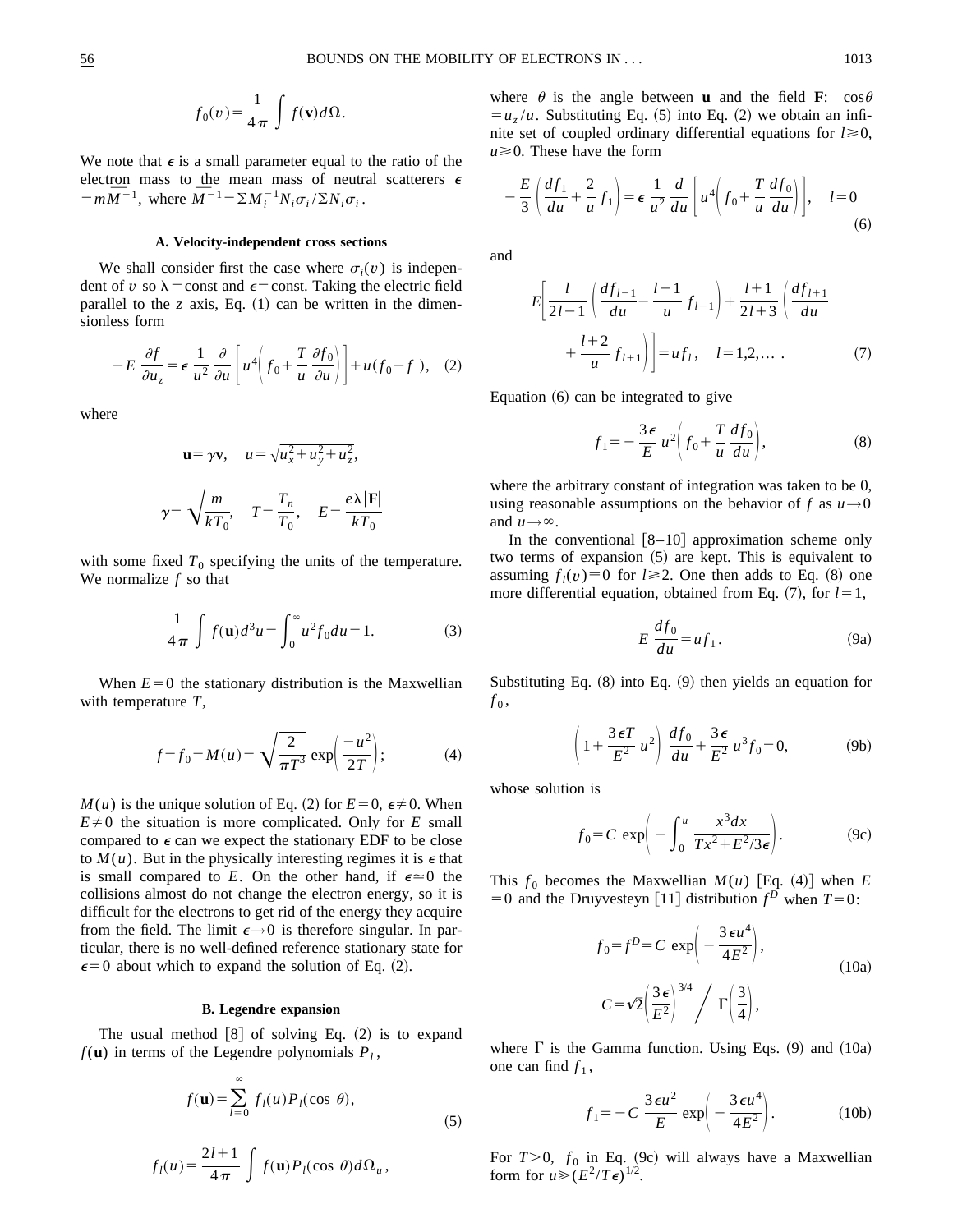The first two harmonics are sufficient to find the mean energy per particle *W* and mean speed  $(\text{drift})$  *w* of the electrons, which are physically the most important properties of the stationary state,

$$
W = \frac{m}{8\pi} \int v^2 f(v) d^3 \mathbf{v} = \frac{m}{2\gamma^2} \int_0^\infty u^4 f_0 du,
$$
  
\n
$$
w = \frac{-1}{4\pi\gamma^2} \int u_z f \ d^3 u = \frac{-1}{3\gamma} \int_0^\infty u^3 f_1 du.
$$
\n(11)

We shall now study the properties of these moments without the approximations made for explicitly solving Eq.  $(2)$ .

### **III. MOMENTS OF THE DISTRIBUTION FUNCTION**

We assume that moments

$$
\mathcal{M}_k^{(l)} = \int_0^\infty u^k f_l(u) du \tag{12}
$$

exist at least for  $0 \le k \le 9$ . Multiplying Eq. (7) by a positive power *k* of *u* and integrating over *u* yields the equation

$$
E\left[-l\frac{l+k-1}{2l-1}\mathcal{M}_{k-1}^{(l-1)}+\frac{(l+1)(l+2-k)}{2l+3}\mathcal{M}_{k-1}^{(l+1)}\right]
$$
  
=  $\mathcal{M}_{k+1}^{(l)}$ . (13)

In terms of these moments *w* and *W* can be written, using Eqs.  $(11)$  and  $(8)$ , as

$$
w = \frac{\epsilon}{E\,\gamma} \left[ \mathcal{M}_5^{(0)} - 4 \, T \, \mathcal{M}_3^{(0)} \right], \quad W = \frac{m}{2 \, \gamma^2} \, \mathcal{M}_4^{(0)} \,. \tag{14}
$$

We will now construct estimates of *w* and *W* by using Eqs. (8) and (13) to get relations between the  $M_k^{(0)}$ . (i) Taking  $l=1$  and  $k=3$  in Eq. (13) and substituting Eq. (8) for the calculation of  $\mathcal{M}_4^{(1)}$  gives

$$
\mathcal{M}_2^{(0)} = 1 = \frac{\epsilon}{E^2} \left( \mathcal{M}_6^{(0)} - 5T \mathcal{M}_4^{(0)} \right). \tag{15}
$$

 $(iii)$  For  $l=1$ ,  $k=6$ , Eqs. (13) and (8) yield

$$
\mathcal{M}_5^{(0)} + \frac{1}{5} \mathcal{M}_5^{(2)} = \frac{\epsilon}{2E^2} \left( \mathcal{M}_9^{(0)} - 8T \mathcal{M}_7^{(0)} \right). \tag{16}
$$

(iii) The set  $l=2$ ,  $k=4$  allows us to find  $\mathcal{M}_5^{(2)}$ ,

$$
\mathcal{M}_5^{(2)} = -\frac{10}{3} E \mathcal{M}_3^{(1)} = 10 \epsilon (\mathcal{M}_5^{(0)} - 4T \mathcal{M}_3^{(0)})
$$

and eliminate it from Eq.  $(16)$  to obtain

$$
(1+2\epsilon)\mathcal{M}_5^{(0)} - 8T\epsilon \mathcal{M}_3^{(0)} = \frac{\epsilon}{2E^2} \left(\mathcal{M}_9^{(0)} - 8T\mathcal{M}_7^{(0)}\right).
$$
\n(17)

Further calculation using different *l* and *k* will give additional equations for the  $\mathcal{M}_j^{(0)}$ , which might improve the estimates, but we shall use here only Eqs.  $(15)$  and  $(17)$ .

Exploiting now general bounds on moments of the nonnegative density  $f_0(u)$  derived in the Appendix, we obtain two-sided bounds for  $\mathcal{M}_3^{(0)}$ ,  $\mathcal{M}_4^{(0)}$ ,  $\mathcal{M}_5^{(0)}$ , which determine, by Eq.  $(14)$ , the electron drift *w* and mean energy *W*.

### **Inequalities**

The upper bounds on  $\mathcal{M}_i$ ,  $j=3,4,5$  (we have dropped the superscript zero), can be calculated from Eq.  $(15)$  using Eq.  $(A5):$ 

$$
\mathcal{M}_4 \le \mathcal{M}_6^{1/2} \Rightarrow 1 \ge \frac{\epsilon}{E^2} \left( \mathcal{M}_4^2 - 5T \mathcal{M}_4 \right)
$$

$$
\Rightarrow \mathcal{M}_4^2 - 5T \mathcal{M}_4 - \frac{E^2}{\epsilon} \le 0.
$$

By solving the last inequality one gets

$$
\mathcal{M}_4 \leq a, \quad a = \frac{5T}{2} + \sqrt{\frac{E^2}{\epsilon} + \left(\frac{5T}{2}\right)^2}.
$$
 (18)

The same technique using bounds

$$
\mathcal{M}_3 \leq (\mathcal{M}_6)^{1/4}, \quad \mathcal{M}_5 \leq (\mathcal{M}_6)^{3/4}
$$

gives

$$
\mathcal{M}_3 \le a^{1/2}, \quad \mathcal{M}_5 \le a^{3/2}, \quad \mathcal{M}_6 \le a^2, \quad \frac{\mathcal{M}_6}{\mathcal{M}_4} \ge a. \quad (19)
$$

The derivation of lower bounds via Eqs.  $(15)$  and  $(17)$  is more intricate. Keeping in mind that  $\epsilon$  is small, we use Eq.  $(17)$  in the form of an inequality

$$
\frac{2E^2}{\epsilon} (1+2\epsilon) > \frac{\mathcal{M}_9}{\mathcal{M}_5} - 8T \frac{\mathcal{M}_7}{\mathcal{M}_5} \ge \sqrt{\frac{\mathcal{M}_9}{\mathcal{M}_5}} \left( \sqrt{\frac{\mathcal{M}_9}{\mathcal{M}_5}} - 8T \right),
$$

where we have used  $M_7 \le \sqrt{M_5 M_9}$  in virtue of Eq. (A5). Using now Eq. (A6) with  $j=5$ ,  $n=1$ , and  $s=4$  we obtain

$$
\frac{\mathcal{M}_9}{\mathcal{M}_5} \!\geqslant \!\left(\frac{\mathcal{M}_6}{\mathcal{M}_5}\right)^4
$$

and a quadratic inequality for  $\mathcal{M}_6 / \mathcal{M}_5$  whose solution is

$$
\frac{\mathcal{M}_6}{\mathcal{M}_5} \leq b^{1/2}, \quad b = 4T + \sqrt{(4T)^2 + \frac{2E^2(1+2\epsilon)}{\epsilon}}.
$$
 (20)

We repeat now in Eq.  $(20)$  the use of Eq.  $(A6)$  with  $i=6$ ,  $k=1$ ,  $s=2$  and  $i=6$ ,  $k=2$ ,  $s=\frac{3}{2}$  with the results

$$
\frac{\mathcal{M}_6}{\mathcal{M}_4} \le b, \quad \frac{\mathcal{M}_6}{\mathcal{M}_3} \le b^{3/2}.
$$
 (21)

One can solve Eq. (15) for  $\mathcal{M}_6$  in terms of  $\mathcal{M}_4$  and using Eq.  $(21)$  obtain the inequality

$$
\mathcal{M}_4 = \frac{\mathcal{M}_4}{\mathcal{M}_6} \mathcal{M}_6 = \frac{\mathcal{M}_4}{\mathcal{M}_6} \left( \frac{E^2}{\epsilon} + 5T \mathcal{M}_4 \right) \ge b^{-1} \left( \frac{E^2}{\epsilon} + 5T \mathcal{M}_4 \right).
$$

Its solution is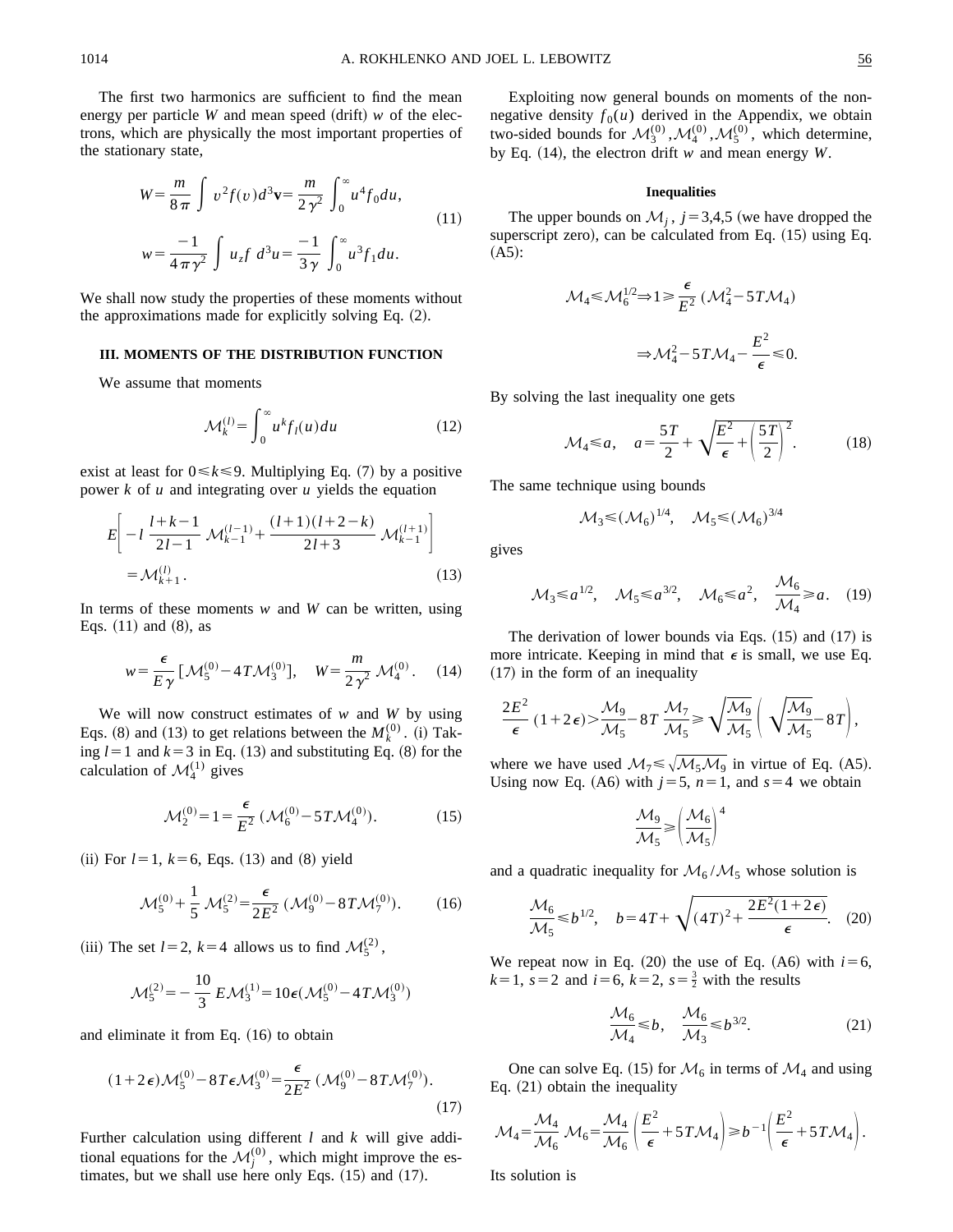$$
\mathcal{M}_4 \ge \frac{E^2}{\epsilon (b - 5T)}.\tag{22}
$$

Similarly expressing  $\mathcal{M}_5$  and  $\mathcal{M}_3$  through  $\mathcal{M}_5/\mathcal{M}_6$  and  $\mathcal{M}_3/\mathcal{M}_6$ , respectively, and using Eqs. (15) and (20)–(22) we find the lower bounds. Together with Eq.  $(19)$  they allow us to write down two-sided bounds for  $\mathcal{M}_i$  ( $j=3,4,5$ ) in the form

$$
a^{j/2-1} \geq \mathcal{M}_j \geq b^{j/2-2} \frac{E^2}{\epsilon(b-5T)}.\tag{23}
$$

These are sufficient, by Eq.  $(14)$ , for the estimation of *w* and *W*. One can write immediately

$$
\frac{ma}{2\gamma^2} \ge W \ge \frac{mE^2}{2\gamma^2 \epsilon (b - 5T)}.
$$
 (24a)

Using the definition  $(14)$  and the inequality  $(A5)$  we obtain

$$
\frac{\epsilon}{E\gamma} \mathcal{M}_5 \ge w \ge \frac{\epsilon}{E\gamma} \mathcal{M}_5^{1/3} (\mathcal{M}_5^{2/3} - 4T), \tag{24b}
$$

which can be combined with Eq.  $(23)$  for  $j=5$  to get explicit bounds on *w*.

The lower bounds in Eq.  $(23)$  are useless when  $E \rightarrow 0$  and the solution of Eq.  $(2)$  approaches the Maxwellian. Generally, the inequalities  $(23)$  become more useful the larger *E* is.

# **IV. COMPARISON WITH THE DRUYVESTEYN APPROXIMATION**

When the background temperature *T* is small compared with  $E\epsilon^{-1/2}$  it can be neglected in Eqs. (18) and (20) and the bounds  $(24)$  look simpler:

$$
\frac{\epsilon^{1/4}\sqrt{E}}{\gamma} \ge w \ge \frac{\epsilon^{1/4}\sqrt{E}}{\gamma[2(1+2\epsilon)]^{1/4}},\tag{25}
$$

$$
\frac{mE}{2\,\gamma^2\sqrt{\epsilon}} \geq W \geq \frac{mE}{2\,\gamma^2\sqrt{2\,\epsilon(1+2\,\epsilon)}}.
$$

These bounds specify the electron drift and mean energy as functions of the electric field and gas parameters within errors of about  $\pm 20\%$  for the mean energy and  $\pm 8\%$  for the drift uniformly in  $E$  and  $\epsilon$ . For comparison  $w$  and  $W$  obtained from the Druyvesteyn distribution  $(10a)$  are

$$
w \approx 0.897 \frac{\epsilon^{1/4} E^{1/2}}{\gamma}, \quad W \approx 0.854 \frac{mE}{2\gamma^2 \sqrt{\epsilon}}, \tag{26}
$$

in good agreement with Eq. (25) when  $\epsilon \ll 1$ .

Experimentalists also measure sometimes the transversal  $D_t$  and longitudinal  $D_L$  diffusion constants for the electron swarm. While  $D<sub>L</sub>$  cannot generally be expressed [2,9] in terms of the velocity moments,

$$
D_t = D = \frac{\overline{\lambda}}{3\gamma} \mathcal{M}_3
$$

is just the isotropic diffusion constant, where  $\overline{\lambda}$  is the mean is just the isotropic diffusion constant, where  $\lambda$  is the mean<br>free path of electrons  $(\overline{\lambda} = \lambda \text{ here})$ . When *T* can be neglected we obtain

$$
\frac{\lambda}{3\gamma} \left[ \frac{E^2}{\epsilon} \right]^{1/4} \ge D \ge \left[ 2(1+2\epsilon) \right]^{-3/4} \frac{\lambda}{3\gamma} \left[ \frac{E^2}{\epsilon} \right]^{1/4} . \tag{27}
$$

For comparison

$$
D\!\approx\!0.759\,\frac{\lambda}{3\,\gamma}\left(\frac{E^2}{\epsilon}\right)^{1/4}
$$

in the Druyvesteyn approximation.

### **V. MOBILITY IN BINARY MIXTURES**

The increase of electron mobility *w*/*F* in a plasma upon the addition of a small amount of a new gas has been observed in  $\lceil 3 \rceil$ . It was calculated in  $\lceil 4 \rceil$  within the two-term approximation  $(8)$  and  $(9)$  for binary mixtures of a heavy noble Ramsauer gas and helium addition. We shall show here rigorously that this effect exists even with constant collision cross sections. Using Eq.  $(11)$  gives

$$
w = -\frac{1}{3\gamma} \mathcal{M}_3^{(1)} \tag{28}
$$

and for  $l=1$  Eq.  $(13)$  reads

$$
\mathcal{M}_{k+1}^{(1)} = E\bigg(-k\mathcal{M}_{k-1}^{(0)} + 2\frac{3-k}{5}\mathcal{M}_{k-1}^{(2)}\bigg). \tag{29}
$$

When  $E \rightarrow 0$  we may neglect the second term in Eq. (29) and obtain

$$
w \approx \frac{2E}{3\gamma} \mathcal{M}_1^{(0)} \approx \frac{4E}{3\gamma\sqrt{2\pi T}} = \frac{2}{3} \sqrt{\frac{2}{\pi}} \frac{eF\lambda}{\sqrt{mkT_n}},\qquad(30)
$$

using Eq.  $(4)$  and the initial notation. The resistivity *F*/*enw* is here proportional to  $\sum N_i \sigma_i$ , which is just Matthiessen's rule.

Let us consider now the case of a strong field  $kT_0$  $\langle eF\lambda/\sqrt{\epsilon}$  for a binary mixture  $i=1,2$  and use the two-term ansatz  $(8)$  and  $(9)$ . We then have the Druyvesteyn distribution  $(10)$  with the moments  $(26)$ . Using Eq.  $(14)$  and the notation

$$
\alpha = \frac{N_2}{N_1 + N_2}, \quad \mu = \frac{M_1}{M_2}, \quad \theta = \frac{\sigma_2}{\sigma_1}.
$$

we can write explicit expressions for the drift and mean electron energy

$$
w = 0.897 \sqrt{\frac{eF}{(N_1 + N_2)\sigma_1 \sqrt{mM_1}}} \frac{(1 - \alpha + \alpha \theta \mu)^{1/4}}{(1 - \alpha + \alpha \theta)^{3/4}},
$$
\n(31)

$$
W = 0.427 \frac{eF}{(N_1 + N_2)} \sqrt{\frac{M_1}{m}} \left[ (1 - \alpha + \alpha \theta) \times (1 - \alpha + \alpha \theta \mu) \right]^{-1/4}.
$$
 (32)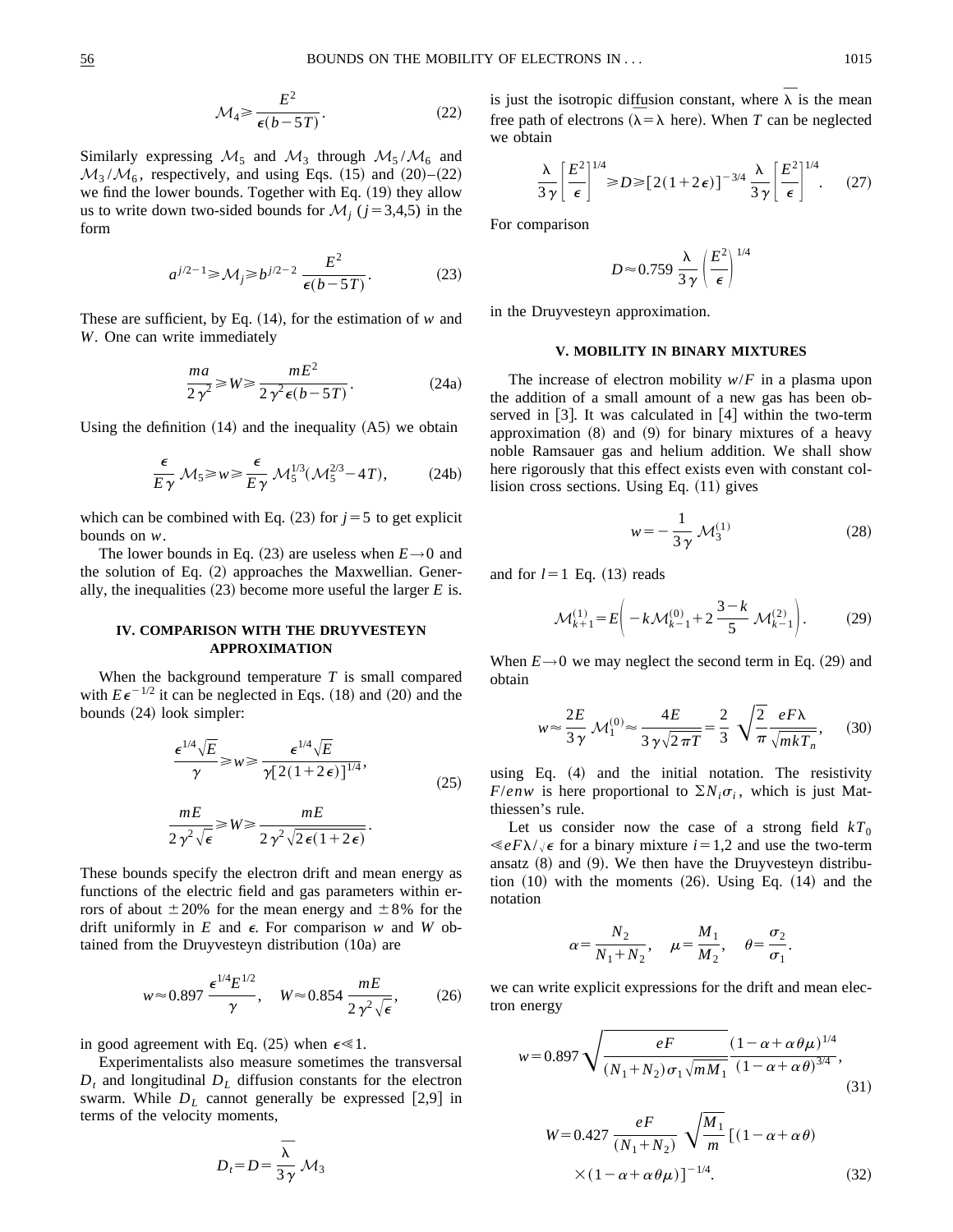Both the current and energy of electrons increase, but the mobility  $w/F$  decreases, as the field  $F$  increases.

Let us now keep the total gas density  $N_1 + N_2$  constant and vary the relative concentration of components by changing  $\alpha$ . A simple analysis of Eq. (31) shows that *w* can be nonmonotonic when both  $\theta$  and  $\mu$  are larger than 1. For example, if  $\theta$ =5,  $\mu$ =20, then considering *w* as a function of  $\alpha$ ,  $w = w(\alpha)$ , we have

$$
\frac{w(\alpha_m)}{w(0)} \approx 1.41, \quad \frac{w(1)}{w(0)} \approx 0.95.
$$

Here  $w(\alpha_m)$  is the maximum value of *w* obtained for  $\alpha_m$  $\approx 0.11$ . The drift speed is almost the same in the pure species 1 and 2, but it is noticeably larger in a mixture. The mean energy of electrons changes more. When the lighter component substitutes for the heavier one it goes down:

$$
\frac{W(\alpha_m)}{W(0)} \approx 0.46, \quad \frac{W(1)}{W(0)} \approx 0.21.
$$

There is even a more striking situation, when one just adds the lighter gas keeping the density  $N_1$  of the heavier component constant. In this case

$$
w(\delta) \sim \frac{(1+\delta\theta\mu)^{1/4}}{(1+\delta\theta)^{3/4}},
$$
  
 
$$
W(\delta) \sim (1+\delta)^{-1/2}(1+\delta\theta)^{-1/4}(1+\delta\theta\mu)^{-1/4}, \quad (33)
$$

where  $\delta = N_2 / N_1$ . Increasing  $\delta$ , we increase the density of scatterers, but for  $\delta = \delta_m = 8.5\%$ 

$$
\frac{w(\delta_m)}{w(0)} \approx 1.4,
$$

while the electron energy decreases:  $W(\delta_m) \approx 0.5W(0)$ .

We obtained these results approximately, by truncating the series  $(5)$ . However, comparing Eq.  $(26)$  with the bounds  $(24)$ , we see that the drift velocity and mean energy for the Druyvesteyn approximation cannot differ from the exact solution by more than about  $+12\%$ ,  $-6\%$ , and  $\pm 17\%$ , respectively. Hence the nonmonotonic dependence of the electron mobility on the density of the light species holds for the exact solution of the kinetic equation  $(2)$ . When we had  $w_{\text{max}} \approx 1.40w(0)$  (within the approximation) a possible exaggeration of  $w_{\text{max}}$  by 12% and underestimation of  $w(0)$  of at most 6% could reduce their ratio from 1.40 to 1.16, but the effect is clearly there without approximations.

The explanation of such unusual behavior of the electron drift in the nonlinear regime is quite simple. When  $M_2$  $\leq M_1$  the addition of species 2 makes the energy transfer from the electrons to atoms easier in the elastic collisions. Consequently, the mean electron energy *W* will drop leading to a net increase of the mean free time  $\tau(v) \sim \lambda/v$ . The competition of  $\lambda$  and *v* is shown by formulas (31) and (33), where  $\alpha$ ,  $\delta$  represent the concentration of the lighter species and  $\mu$  is proportional to its relative effectiveness in the energy transfer. Adding about 10% of a component with atoms of mass  $m_2 \sim 0.05m_1$ , the mean electron energy decreases by about  $\frac{1}{2}$ , implying the increase of *w* by about 40%. This rise of the electron mobility can be stronger  $[4]$  in the case when the collision cross section of the main (heavy) component is energy dependent and decreases with the electron energy.

# **VI. SIMPLE VELOCITY-DEPENDENT COLLISION CROSS SECTIONS**

We consider here a one-species plasma with the atoms of mass *M* and generalize the bounds  $(24)$  for the *e-n* collision cross section of the form

$$
\sigma(v) = \sigma_0 \left(\frac{v}{v_0}\right)^p, \tag{34}
$$

where the exponent  $p$  can be positive or negative in a certain range. Setting

$$
v_0^2 = \frac{eF}{mN\sigma_0}, \quad t = \epsilon^{1/2} \frac{kT_n}{mv_0^2}, \quad \epsilon = \frac{m}{M},
$$

we can rewrite Eq.  $(1)$  as

$$
-\epsilon^{(p+2)/4} \frac{\partial f}{\partial y_z} = \epsilon \frac{1}{y^2} \frac{d}{dy} \left[ y^{p+4} \left( f_0 + \frac{t}{y} \frac{df_0}{dy} \right) \right]
$$

$$
+ y^{p+1} (f_0 - f), \qquad (35)
$$

where  $v = \epsilon^{-1/4} v_0 y$  and we have in mind situations with "strong" electric field  $t \ll 1$ . Using the Legendre series expansion  $(5)$  for  $f(y)$ , we again obtain the infinite set of coupled equations for harmonics  $f_l(y)$ ,

$$
\epsilon^{-(p+2)/4} y^{1+p} f_l = \frac{l}{2l+1} \left( \frac{df_{l-1}}{dy} - \frac{l-1}{y} f_{l-1} \right) + \frac{l+1}{2l+3} \left( \frac{df_{l+1}}{dy} + \frac{l+2}{y} f_{l+1} \right)
$$
 (36)

for  $l=1,2,3,...$  and one more equation

$$
f_1 = -3\,\epsilon^{(2-p)/4}y^{p+2}\bigg(f_0 + \frac{t}{y}\,\frac{df_0}{dy}\bigg),\tag{37}
$$

corresponding to Eq.  $(8)$ .

Methods similar to those in Sec. II allow us to derive the pair of equations for moments, which generalize Eqs.  $(16)$ and  $(17)$ :

$$
\mathcal{M}(2p+6) = \epsilon^{p/2} \mathcal{M}(2), \quad \mathcal{M}(3p+9) = \epsilon^{p/2} c \mathcal{M}(p+5),
$$
\n(38)

where

$$
c = \frac{1}{3}[p+6+4\epsilon(p+3)], \quad \mathcal{M}(k) = \int_0^\infty f_0(y)y^k dy,
$$

and the background temperature parameter *t* is neglected for simplicity. In terms of these moments, which clearly satisfy Eq.  $(A2)$ , we have for the electron drift and mean energy

$$
w = \epsilon^{(1-p)/4} v_0 \mathcal{M}(p+5), \quad W = \epsilon^{-1/2} \frac{mv_0^2}{2} \mathcal{M}(4).
$$
 (39)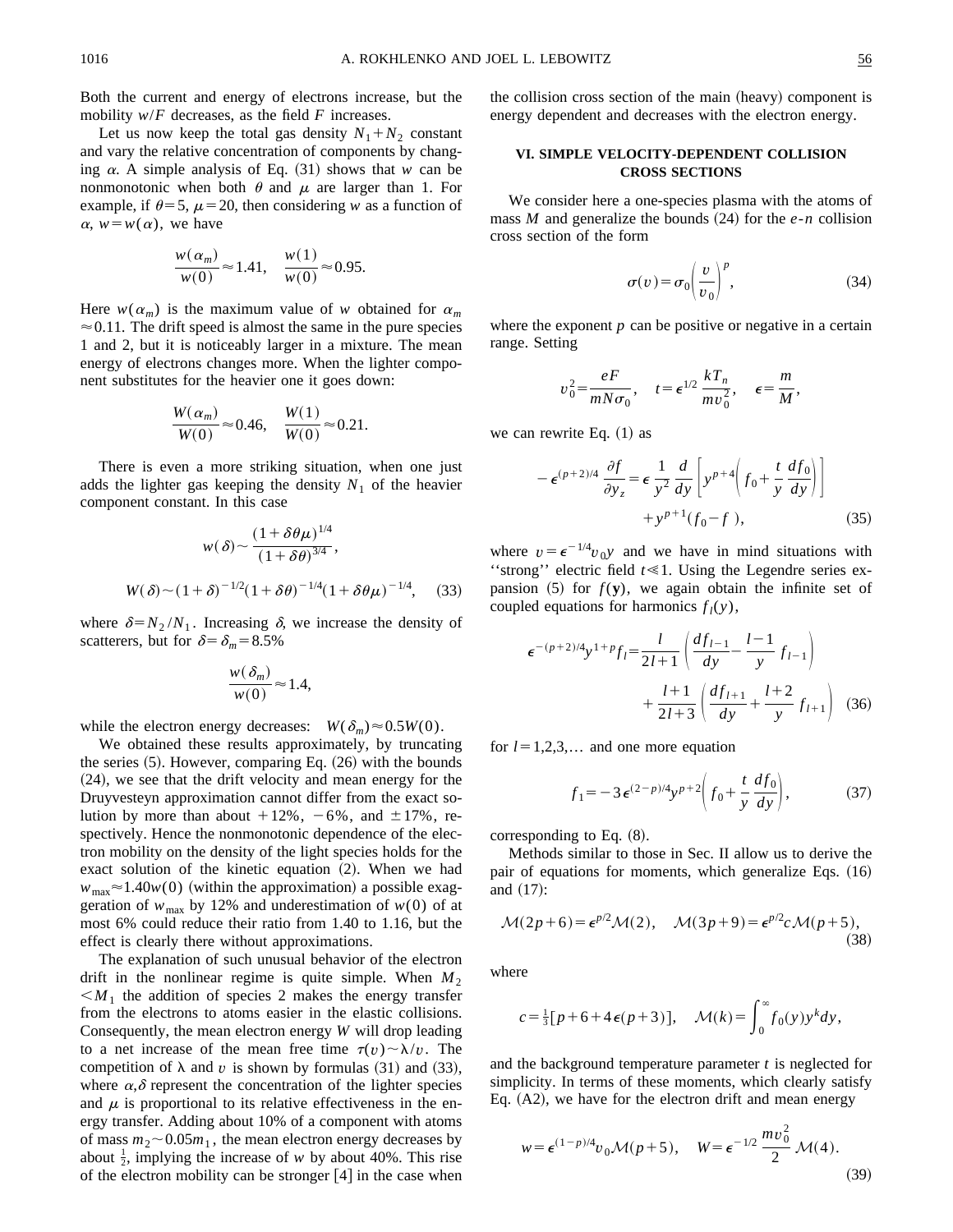

FIG. 1. Bounds of the (a) electron drift and (b) mean energy as functions of the exponent  $p$  in Eq.  $(34)$ .

A calculation similar to that described in Sec. II and the Appendix shows that Eqs.  $(38)$  and  $(39)$  yield the following upper (*U*) and lower (*L*) bounds for *w* and *W*:

$$
w_L{\leqslant} w{\leqslant} w_U\,,\quad W_L{\leqslant} W{\leqslant} W_U\,,
$$

$$
w_L = v_0 \left(\frac{\epsilon}{c}\right)^{(p+1)/(2p+4)}, \quad w_U = v_0 \epsilon^{(p+1)/(2p+4)}, \tag{40}
$$

$$
W_L = \frac{mv_0^2}{2} \epsilon^{-1/(p+2)} c^{-(p+1)/(p+2)}, \quad W_U = \frac{mv_0^2}{2} \epsilon^{-1/(p+2)},
$$

which give Eq.  $(24)$  for the velocity independent cross section  $p=0$  when  $T \ll \epsilon^{-1/2}E$ .

We can find the approximate solution of Eq.  $(35)$ 

$$
f_0^D(y) = C \exp\left[-3\int_0^y \frac{x^{2p+3}dx}{\epsilon^{p/2} + 3tx^{2+2p}}\right],
$$
 (41)

using the two-term ansatz that leads to the Druyvesteyn function  $(9c)$  for  $p=0$ . Computing the moments in Eq.  $(39)$  with the help of Eq.  $(41)$  yields the explicit formulas

$$
w_D = \epsilon^{(p+1)/(2p+4)} v_0 \left[ \frac{2p+4}{3} \right]^{(p+3)/(2p+4)}
$$

$$
\times \Gamma \left( \frac{p+6}{2p+4} \right) / \Gamma \left( \frac{3}{2p+4} \right),
$$

$$
W_D = \epsilon^{-1/(p+2)} \frac{m v_0^2}{2} \left[ \frac{2p+4}{3} \right]^{1/(p+2)}
$$

$$
\times \Gamma \left( \frac{5}{2p+4} \right) / \Gamma \left( \frac{3}{2p+4} \right). \tag{42}
$$

The bounds in Eq.  $(40)$  for the drift and energy as functions of the parameter  $p$  are shown in Fig. 1 in the form  $w_B/w_D-1$ ,  $W_B/W_D-1$ , respectively, with the Druyvesteyn result  $(42)$  for comparison (we use the subscript "*B*" for both "*L*" and "*U*"). The accuracy of two-term approximation for our models is quite good.

### **ACKNOWLEDGMENT**

This work is supported by the Air Force Office of Scientific Research Grant No. 95-0159 4-26435.

### **APPENDIX**

The moments  $\mathcal{M}_k$  involved in Eqs. (15) and (17)–(24) are the integrals of the non-negative function  $f_0(u)$ :

$$
f_0(u) = \frac{1}{2} \int_0^{\pi} f(u) \sin \theta \ d\theta.
$$

We can easily show that  $\ln M(k)$  is a concave function if one treats *k* as a continuous variable:

$$
\frac{d^2}{dk^2} \ln \mathcal{M} \ge 0. \tag{A1}
$$

Equation  $(A1)$  is equivalent to the inequality

$$
\mathcal{M}\frac{d^2\mathcal{M}}{dk^2} \ge \left(\frac{d\mathcal{M}}{dk}\right)^2,\tag{A2}
$$

which can be written using Eq.  $(12)$  as

$$
\int_0^{\infty} x^k f_0(x) dx \int_0^{\infty} y^k \ln^2(y) f_0(y) dy - \left( \int_0^{\infty} x^k \ln x f_0(x) dx \right)^2
$$
  
=  $\frac{1}{2} \int_0^{\infty} \int_0^{\infty} x^k y^k \ln^2 \left( \frac{x}{y} \right) f_0(x) f_0(y) dx dy \ge 0.$ 

The concavity implies obviously